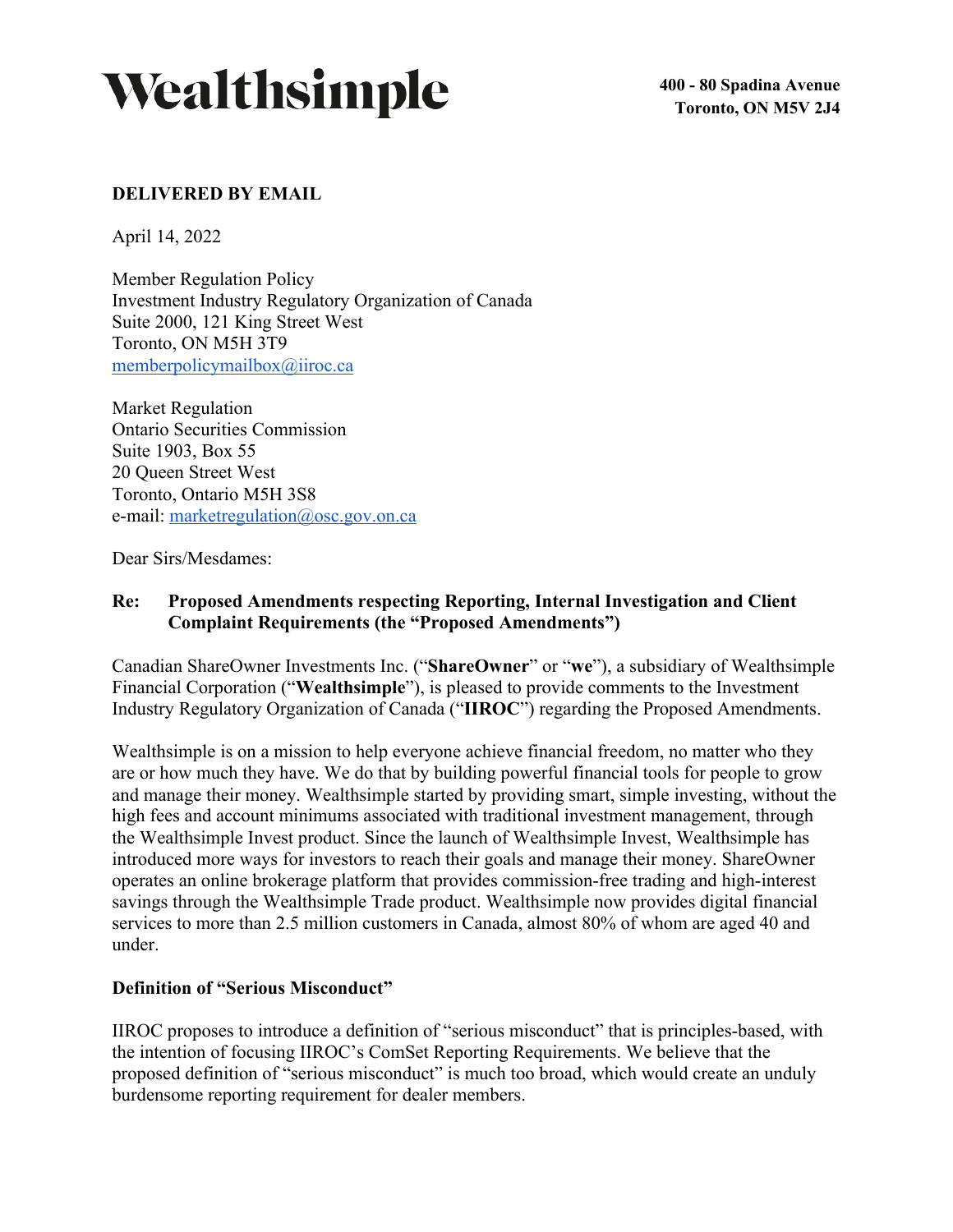We note that the first prong of the definition of "serious misconduct" is "any activity which creates a reasonable risk of material harm to a client or the capital markets" and includes, but is not limited to, a list of matters set out in paragraphs (a) through (p) of the definition. The phrase "reasonable risk of material harm" is overly broad, and may extend to matters beyond securities law, and thus outside IIROC's jurisdiction. IIROC notes that it plans to issue guidance with the final version of the Proposed Amendments that provides clarification regarding the interpretation of "material harm" and "serious misconduct activities." Therefore, IIROC members are not able to consider and comment on this guidance before the Proposed Amendments are finalized. We submit that the items listed in paragraphs (a) through (p) should be an exhaustive list of items IIROC considers "a reasonable risk of material harm to a client or the capital markets." If there are additional items that IIROC believes should be reported, they should be included in this list rather than outlined in subsequent guidance. This approach will give members certainty regarding the items that must be reported pursuant to this rule, which will avoid an unduly burdensome reporting and investigative process. This is particularly the case for matters that are not related to securities law, and where there may be other reporting and investigative processes for the matter that are more appropriate than those required by IIROC.

The second prong of the definition of "serious misconduct" is "any other instance of material non-compliance with IIROC requirements, securities law or any applicable laws." We believe a requirement to report material non-compliance with any applicable law is overly broad. Therefore, we submit that the reference to "applicable law" in the definition of "serious misconduct" should be deleted. The inclusion of "any applicable law" in the definition extends IIROC's reporting and investigation requirements to matters that are not related to securities law, and thus outside IIROC's jurisdiction. It could also lead to duplicative processes whereby dealers have to report material non-compliance of law to IIROC, as well as another body having jurisdiction over the matter. Similarly, dealers may have to comply with IIROC requirements and other legal requirements regarding the investigation of the matter. IIROC has not provided adequate justification for the expansion of the reporting requirement to a material breach of any applicable law. IIROC should instead specifically outline in the definition of "serious misconduct" which breaches of law, other than securities law, it considers serious misconduct that must be reported.

# **Reporting Requirements**

We believe that the reporting requirements for Approved Persons and employees set out in sections 3710 and 3711 of the Proposed Amendments are too broad. Specifically, the requirements for Approved Persons and employees to report to the dealer, and in certain circumstances for the dealer to report to IIROC, if the Approved Person or employee:

- is charged with a criminal offence, as this requires reporting of an unproven allegation;
- is subject to an investigation by an SRO, professional licensing or registration body, as an investigation is preliminary in nature and the individual subject to the investigation may have very limited information about the nature of the investigation;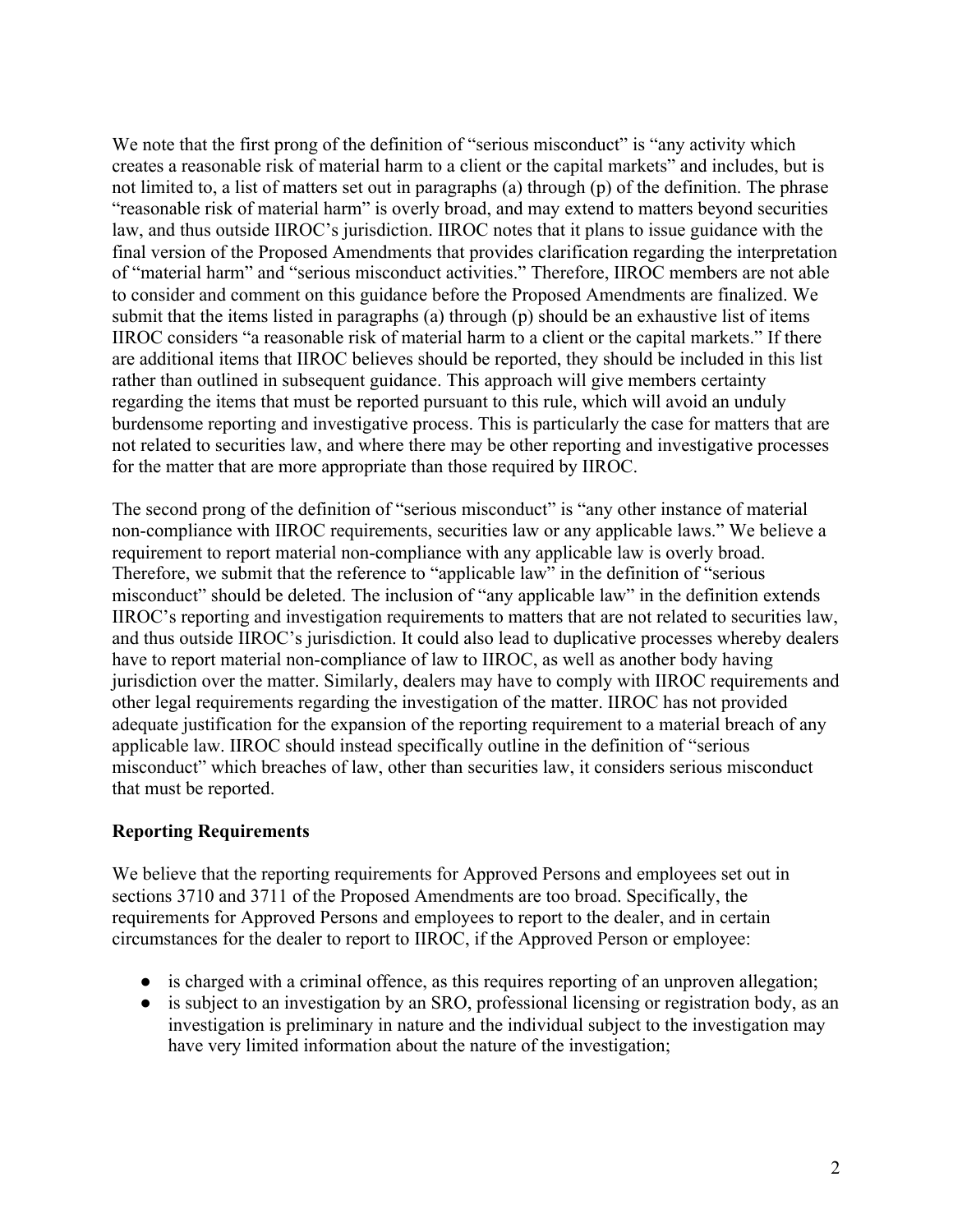- is named as a defendant or respondent in any investigation alleging a contravention of any securities laws or applicable laws, as an investigation is preliminary in nature. Additionally, including "applicable law" makes this provision unduly broad and would require the reporting of items outside IIROC jurisdiction;
- is subject to a pending legal action, including a civil claim or arbitration notice alleging serious misconduct, as this requires reporting of an unproven allegation. Additionally, as discussed above, the definition of "serious misconduct" includes material noncompliance with any applicable law, which would require Approved Persons and employees to report unproven allegations regarding issues outside IIROC jurisdiction.

Further, we do not believe IIROC has provided enough justification for why the reporting requirements must extend to any employee of the dealer, instead of only Approved Persons or registered persons.

We do not believe that the net positives of these expanded reporting requirements described in Appendix 8 outweigh the negative impact on dealers and their employees. We believe there will be a material cost related to having to develop monitoring and reporting processes to implement these requirements. We also have grave concerns regarding the fundamental breach of privacy of Approved Persons and employees arising from having to report practically any investigation or legal proceeding to their employer and, potentially, their regulator, particularly when the matter is completely unrelated to securities law and IIROC jurisdiction. The only benefit noted from these requirements is that they enable IIROC to better inform its examinations of firms and assess an Approved Person's or employee's fitness for registration. We do not believe this minor administrative benefit to IIROC outweighs the fundamental concerns we have about undue regulatory burden and invasion of privacy.

# **Timing Concerns**

Our understanding is that IIROC and the MFDA will merge into a new self-regulatory organization ("**SRO**") at the end of the year. On April 5, 2022, the Canadian Securities Administrators ("**CSA**") published a notice stating that the CSA and the new SRO, once established, will work on a harmonized rule book for investment dealers and mutual fund dealers. Therefore, we believe that asking stakeholders to review and comment on changes to IIROC's complaint handling rules, without details of what will be carried forward into the rulebook of the new SRO, is an inefficient use of time and resources. It would be a further inefficient use of resources for IIROC to implement the Proposed Amendments prior to December 2022, and for dealers to spend time implementing new policies and procedures to comply with these rules, only for the new SRO to subsequently propose amended complaint handling rules. Therefore, we recommend that IIROC postpone the consultation on the Proposed Amendments until after the new SRO complaint handling rules are proposed and stakeholders have time to review these rules.